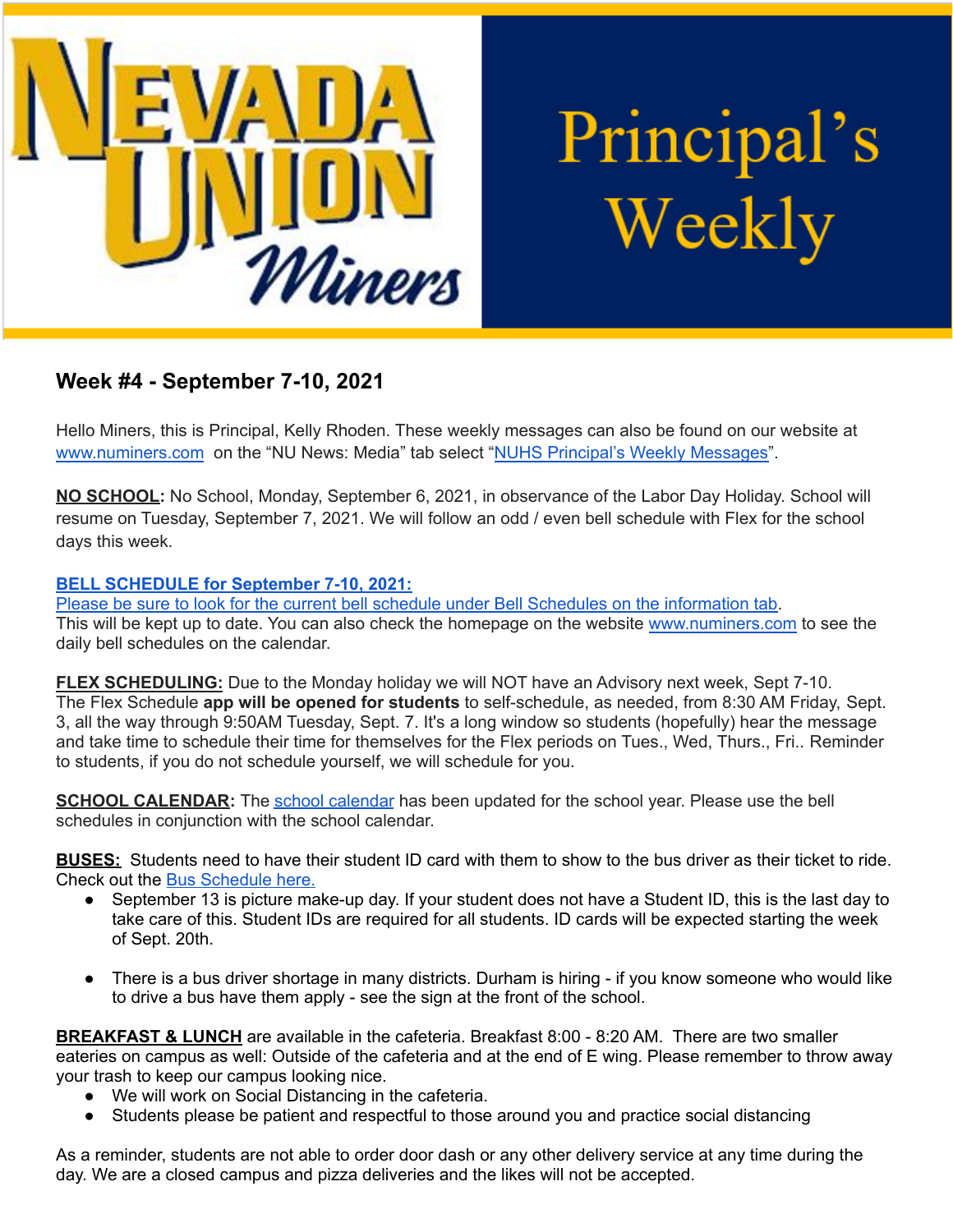**FOOD PANTRY:** In partnership with *United Way and Interfaith Food Ministry*, we are continuing the **NU on-campus Food Pantry** to help connect families with food. Due to safety protocols, we have pre-packaged grocery bags of food available. You can shop from our shelves. The Food Pantry is located on the NU Campus in G-5 and is open on Thursdays from 3:30 to 4:30. Please email June Gilfillan at jgilfillan@njuhsd.com if you would like to set up a different time to come pick up food if needed.

**CELL PHONES:** Please see our [Electronic](https://nevadaunion.njuhsd.com/documents/Nevada%20Union%20HS/Information/Annual%20Forms/19.20%20Electronics%20Policy.pdf) Policy posted on our website. We are asking that students turn off their Cell Phones and put them away during class time.

**DRESS CODE:** Please see our Dress Code [Policy](https://nevadaunion.njuhsd.com/documents/Nevada%20Union%20HS/Information/Annual%20Forms/19.20.DRESS.CODE.FULL.pdf) posted on our website. Our expectation for appropriate dress code is to be work appropriate. Please review the dress code with your students.

**PARKING PASSES**: **Parking stickers will be enforced starting September 20, 2021**. Students, if you have not picked up your parking sticker please see Tammy Shurte, Assistant Principal's Secretary in the Student Services Center at lunch, during passing periods or after school (not before school) next week. After next week you will have to get a pass from our Campus Supervisors.

**STUDENTS WITH OPEN PERIODS:** Last reminder: If you have an open period you are supposed to be off campus. Students with an open period are expected to participate in period 9, Advisory and all Flex periods. Attendance is taken in both.

**SCHEDULE CHANGES:** Schedule changes are complete. There will be no more requests taken or filled.

## **COVID-19 [PROTOCOLS:](https://www.njuhsd.com/Covid-19/index.html)**

All students and staff will be required to wear a mask indoors at all times. We are asking that any student or staff member experiencing any symptoms to please stay home from school. Please phone into the [attendance](https://nevadaunion.njuhsd.com/Information/Attendance/index.html) office to report your [absence.](https://nevadaunion.njuhsd.com/Information/Attendance/index.html) If students are in the process of testing please keep your student home until you receive the results.

We continue to experience a high level of positive cases of COVID across Nevada County. As the guidelines change we continue to adjust with those changes. We are working closely with our District Office, NCPH, and CPHD to ensure a better process for contact tracing and providing testing options for our students as these recommendations and guidelines are updated. We will keep you informed and post these updates on our website. We appreciate everyone's patience and understanding as we recognize that this has been a challenging start for our school, NC Schools, and Schools across the state and nation. It is our top priority and on my agenda daily. Our goal is to keep our schools open, implement a process that is sustainable, and provide our school community the tools to support our students and families in the safest way possible.

**CAMPUS EXPECTATIONS** per the COVID-19 Protocols for our district as directed by CA Public Health Department and Nevada County Public Health are changing rapidly. We are doing our best to work under the guidelines provided to us.

- All Students, Staff, and Visitors to campus are required to *wear a mask indoors at all times.* There are no exceptions.
	- Staff will have masks available for all students and visitors
- If you are **experiencing symptoms or have a known exposure**, contact our district health staff by using the following email address - covidreporting@njuhsd.com.
- Unless otherwise noted above, other COVID [protocols](https://www.njuhsd.com/Covid-19/index.html) remain in place.

# **STUDENTVUE / PARENTVUE** :

If you have trouble logging in please email the Help Desk @ helpdesk@njuhsd.com or call 530-272-9998. Login's will be the same for both Schoology and ParentVue/StudentVue.